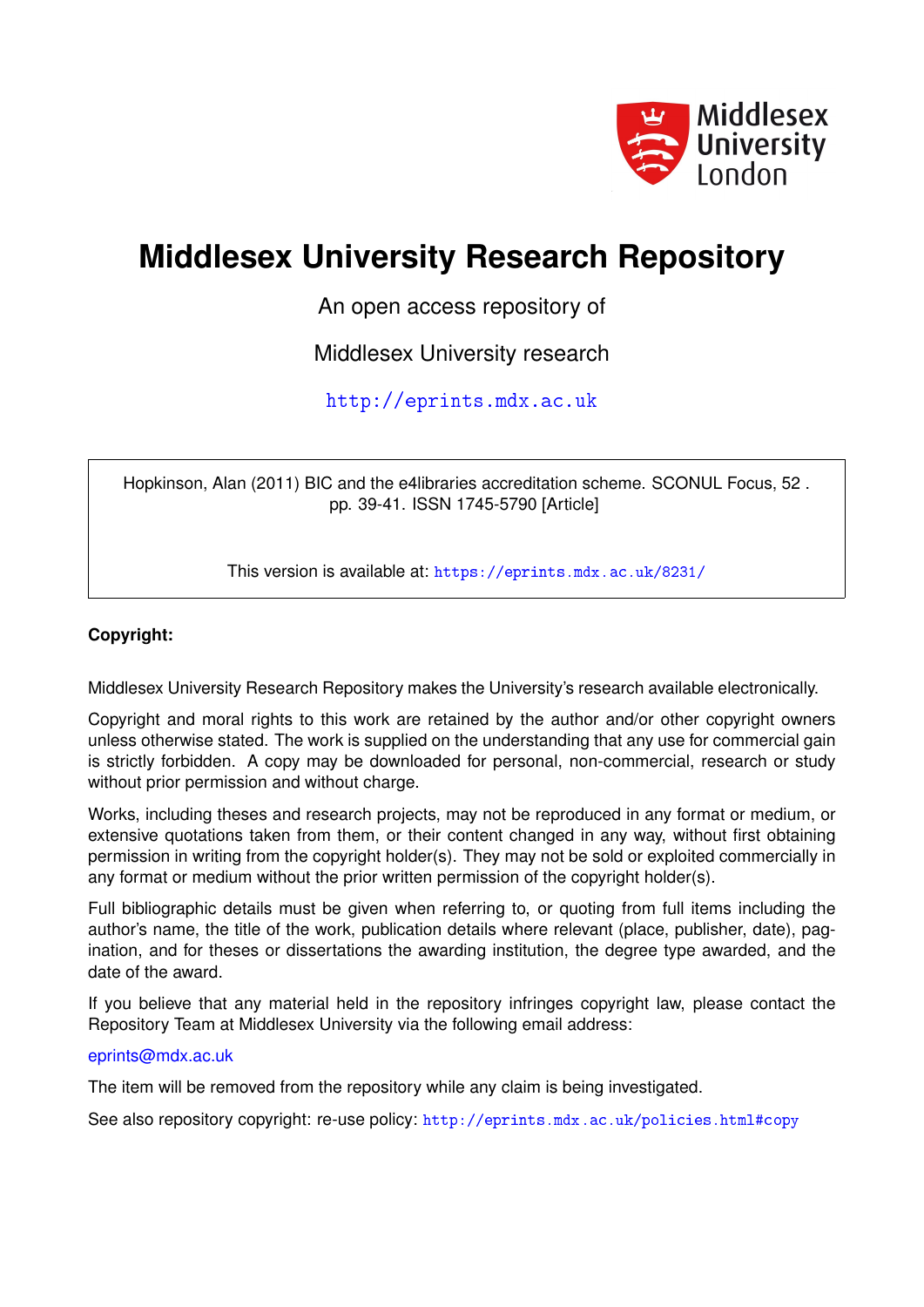# **BIC and the e4libraries accreditation scheme**

Alan Hopkinson *Technical Services Manager Learning Resources Middlesex University Email: a.hopkinson@mdx.ac.uk*

### **Book Industry Communication**

BIC (Book Industry Communication) is an independent organisation working for the book industry, committed to improving the efficiency of the trade and library supply chains, reducing costs and developing standards and methodologies to improve the automation of supply chain processes.1 Their mandate includes libraries and they are funded not only by the Publishers Association and Booksellers Association but also by CILIP and the British Library. One of the sources of seed money when BIC was set up in 1991 was the British National Bibliography Research Fund (BNBRF), a trust established from ring-fenced capital when the British National Bibliography Ltd (whose main function had been to produce the eponymous weekly serial) was taken over by the British Library in 1973. As long ago as the 1980s BNBRF was supporting research into the issues of automation and the book supply chain.<sup>2</sup>

BIC is committed to creating an efficient supply chain for both physical and digital products in the trade and library sectors, working with all the relevant stakeholders to eliminate wasteful and time-consuming practices and implement solutions acceptable to all. BIC's reputation for impartiality among all parties in the supply chain makes it possible to reach agreement on dependable standards. For example, they have recently been involved in discussions with the book trade on use of ISBNs for e-books and have come to the conclusion that each digital version from a different platform needs its own ISBN.

BIC works to create and promote standards for the trading and discovery of digital content and has taken a leadership role in bringing together all sides of the industry to discuss and resolve issues

in this area. It holds the secretariat of the BSI Working Group on Identifiers and Metadata Committee, BSI IDT/2/18, which is the UK committee holding the vote for standard numbers such as ISBN, ISSN, ISMN and the like. It works closely with and shares premises with the International ISBN Agency which coordinates all the national and regional ISBN centres worldwide.

BIC maintains bar coding standards for the industry and is working on standards for the structure and content of radio frequency identification (RFID) tags in library and trade applications. It supports the CILIP Working Group on RFID in Libraries which feeds into the BSI Committee on Computer Applications in Information and Documentation which I chair and which is the body holding the UK vote on the new ISO Draft Standard RFID in Libraries.

#### **E4libraries accreditation scheme**

BIC is the organisation behind the e4books project, which promotes the objective of a fully electronic supply chain in the book industry. It has now launched e4libraries, a similar campaign to modernise and automate the library supply chain that has been supported by the Museums, Libraries and Archives Council (MLA) and is therefore perhaps more focused on public libraries than academic or special libraries.

BIC manages industry accreditation schemes, which recognise excellence in the supply of product information and in the use of e-commerce to automate routine business transactions.

One of these schemes is being promoted in this article. One of BIC's aims in e4libraries is to improve the efficiency of the library supply chain through the application of technology and commitment to standards. Its remit covers public and academic libraries and its focus is on printed books and those resources delivered digitally.

The project is overseen by a steering committee of librarians and library experts and is chaired by Martin Palmer of Essex Libraries; its project manager is Simon Edwards, who wrote the scoping report for it.3

The e4libraries project seeks to encourage the library supply chain to use Electronic Data Interchange (EDI) and other useful technologies and exploit them for maximum benefit. The library supply chain has already invested in EDI and is an enthusiastic user of RFID, but more could be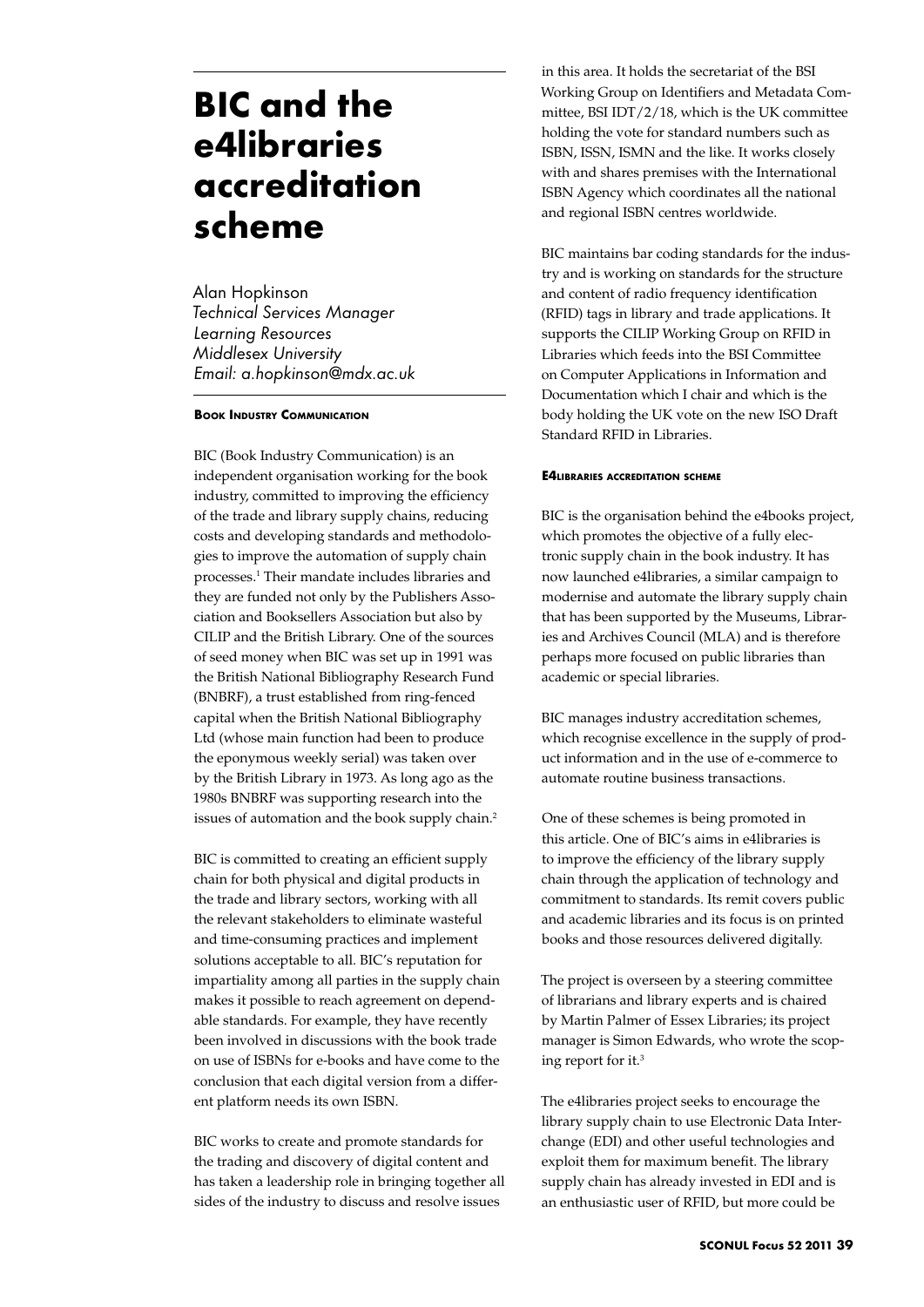done by establishing and adhering to standards and by improving the interoperability between systems in order to deliver the benefits of these investments. e4libraries also intends to consider the supply chain for ebooks and serials and the issues of the academic library supply chain. In EDI it hopes to promote the use of EDI right through the processes including quote, order, order response, order fulfilment and invoice, to the eventual update of the invoice details on the institutional financial system. To do this it needs to coordinate many agencies in the book trade, including library book suppliers, library system suppliers, bibliographic record agencies and libraries, both public and academic. It is also working in an environment of rapid change, with online book suppliers, Amazon, ebook reading devices, Web 2.0 and social networking – not to mention reductions in staffing leading to more self-service in libraries and the need for smarter and leaner processes in bibliographic services departments adding to the mêlée. The e4libraries scope therefore has to embrace a wide variety of related areas. This involves keeping a watching brief on the new technologies, providing a supporting role on library servicing standards where other organisations such as the National Acquisitions Group (NAG) or ISO have already developed the standards, and addressing and solving the issues of lack of take-up in some quarters of EDI and RFID standards.

One of the outcomes of this is a new accreditation scheme for organisations operating in the library supply chain. The e4libraries accreditation scheme is designed to enable these organisations to demonstrate their commitment to electronic trading and other beneficial library technology. Beneficial technology chiefly comprises full-cycle EDI or other forms of e-trading with stock suppliers. As far as libraries are concerned, efficiency is often supplemented by implementation of RFID systems where appropriate, and by efficient access to and use of bibliographic records, as well as the adoption of more efficient working practices in the supply chain. Those libraries seeking accreditation should also be able to demonstrate that they are themselves proactively keeping a watching brief on new technologies and are taking part in relevant activities such as membership of standards organisations and attending conferences and user group meetings.

The scheme is open to public library authorities, academic libraries, library consortia or individual special libraries; library stock suppliers; and to systems suppliers (primarily suppliers of library

management and RFID systems) and other service providers active in this marketplace. As stated in the documentation, successful organisations will be mentioned in publicity; but any unsuccessful applications and the information provided by all applicants and feedback to applicants remains strictly confidential. 4

Accreditation is granted for the calendar year in which applications are reviewed and may be renewed annually provided that criteria applied each year continue to be met. Successful organisations will be given an accreditation certificate and will be encouraged to use the scheme logo on promotional and other relevant material.

The e4libraries accreditation scheme is a unique opportunity for libraries to demonstrate their expertise in the area of systems and library technology and their successes in implementing beneficial technologies which for many years have improved the services offered by libraries and delivered efficiency gains and cost reductions. It can help library technical services in justifying to their management that they are running efficient services and could be beneficial in other accreditation activities in which their parent institutions might be involved, such as ISO 9001 certification. So far in the university library sector, University of Bedfordshire library, University of Glasgow library, Middlesex University Learning Resources and University of Worcester library have received accreditation. Six library suppliers and five library systems suppliers have also been accredited.

At Middlesex University we have had RFID since 2004 at one of our campuses and are expanding it gradually to others. We have used EDI since the early 1990s, and are active in user groups. In the late 1990s we worked with the University of Bedfordshire Library (then University of Luton) and the University of Hertfordshire to pilot with Dawson Books 'Fastracq' for shelf-ready provision of books with accompanying catalogue records. Bedfordshire have also implemented RFID at one site with the remaining four sites due to move over in 2011; this will result in an increase in self-service usage even higher than the impressive 70+% they are achieving at the moment using barcodes. They were one of the pioneers in using book sorters that sort by barcode, and they now have three in operation for library items and two for student assignments. Bedfordshire are also going to start using Innovative Interfaces Quick Click ordering product with Dawson Books, which will streamline the process of ordering even further than the EDI shelf-ready model they